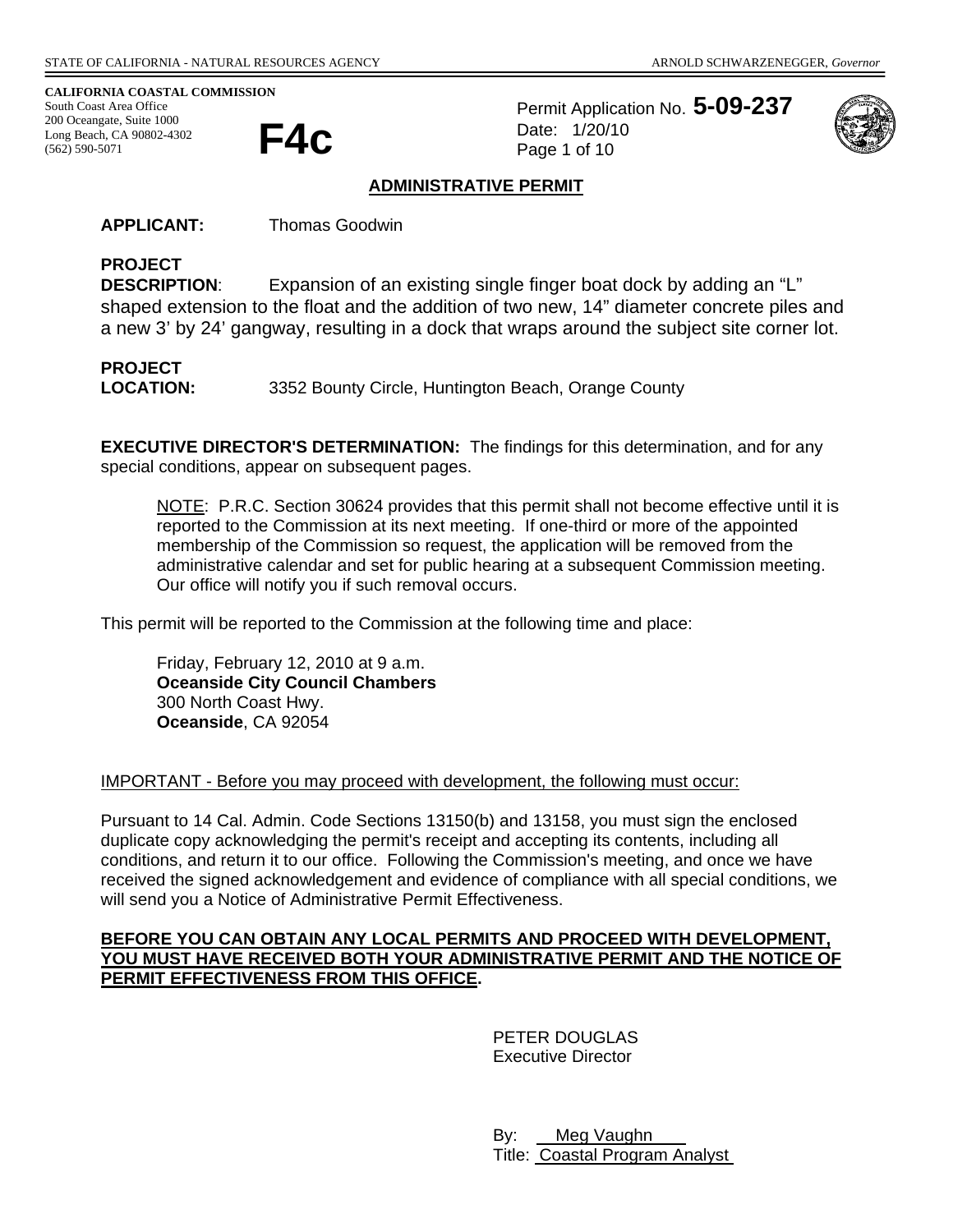## **STANDARD CONDITIONS:**

- 1. Notice of Receipt and Acknowledgment. The permit is not valid and development shall not commence until a copy of the permit, signed by the permittee or authorized agent, acknowledging receipt of the permit and acceptance of the terms and conditions, is returned to the Commission office.
- 2. Expiration. If development has not commenced, the permit will expire two years from the date this permit is reported to the Commission. Development shall be pursued in a diligent manner and completed in a reasonable period of time. Application for extension of the permit must be made prior to the expiration date.
- 3. Interpretation. Any questions of intent or interpretation of any term or condition will be resolved by the Executive Director or the Commission.
- 4. Assignment. The permit may be assigned to any qualified person, provided assignee files with the Commission an affidavit accepting all terms and conditions of the permit.
- 5. Terms and Conditions Run with the Land. These terms and conditions shall be perpetual, and it is the intention of the Commission and the permittee to bind all future owners and possessors of the subject property to the terms and conditions.

**SPECIAL CONDITIONS:** See pages four to seven.

#### **EXECUTIVE DIRECTOR'S DETERMINATION (continued):**

The Executive Director hereby determines that the proposed development is a category of development, which, pursuant to PRC Section 30624, qualifies for approval by the Executive Director through the issuance of an Administrative Permit. Subject to Standard and Special Conditions as attached, said development is in conformity with the provisions of Chapter 3 of the Coastal Act of 1976 and will not have any significant impacts on the environment within the meaning of the California Environmental Quality Act. If located between the nearest public road and the sea, this development is in conformity with the public access and public recreation policies of Chapter 3.

## **FINDINGS FOR EXECUTIVE DIRECTOR'S DETERMINATION:**

## **A. Project Description**

The applicant proposes to expand an existing single finger boat dock by adding an "L" shaped extension to the float and the addition of two new, 14" diameter concrete piles and a new 3' by 24' gangway, resulting in a dock that wraps around the subject site corner lot (see Exhibit B). The existing gangway, piles and float will remain in place. All development will be located between the bulkhead and the U.S. Pierhead line

The subject site is located at 3352 Bounty Circle, Huntington Beach, Orange County. The site fronts on Huntington Harbour. The majority of harbor front, residential development in Huntington Harbour is surrounded by private recreational boat docks. The proposed dock project is similar in function to other docks associated with residential development in the immediate vicinity. The boat dock will be used solely for boating recreation purposes.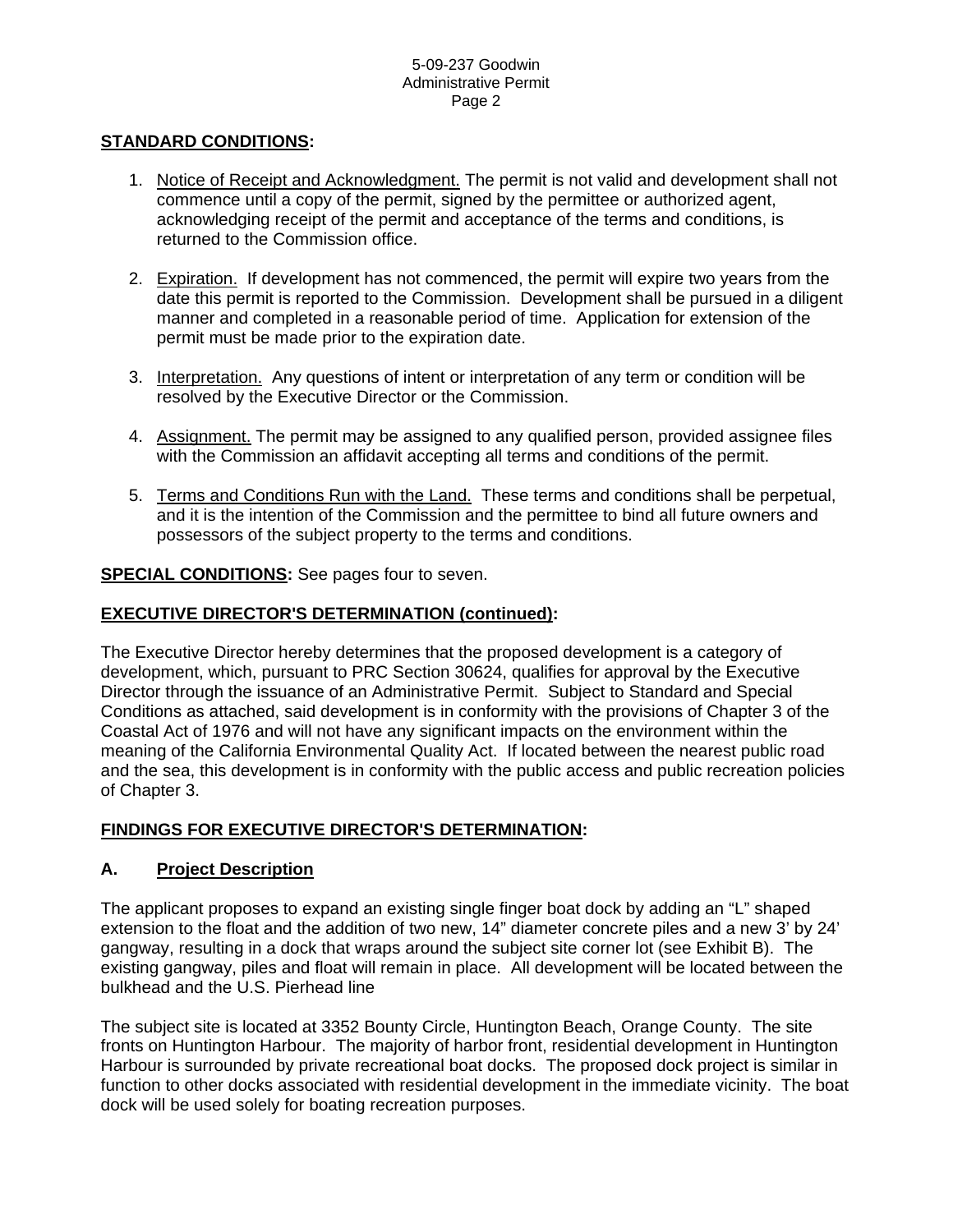The site has been surveyed for eelgrass and for *Caulerpa taxilfolia.* No eelgrass was discovered within 15 feet of the project area. No *Caulerpa taxilfolia* was found either. In addition, Special Condition 4 requires a *Caulerpa taxilfolia* survey not more than 90 days prior to commencement of construction. The surveys are valid for a limited period of time (until the next growing season for eelgrass and 90 days for *Caulerpa taxilfolia*). If construction does not occur within the respective time periods, subsequent surveys will be required. Special conditions 3 and 4 identify the procedures necessary to be completed prior to beginning construction in case the surveys expire prior to commencement of construction. In addition, special conditions 3 and 4 identify postconstruction eelgrass and Caulerpa taxifolia procedures.

The nearest public access in the area is at Sunset County Beach, approximately  $\frac{1}{2}$  mile to the southwest of the subject site and at the public walkway along the harbor at and near Peter's Landing, approximately ½ mile northwest of the subject site. The proposed dock would be located within the waters of Huntington Harbour. In this area of Huntington Harbour, the water area is owned and administered by the City of Huntington Beach. The proposed project has received an approval in concept from the City of Huntington Beach Public Works Department.

# **B. Marine Resources**

The proposed recreational boat dock development and its associated structures are an allowable and encouraged marine related use. The project design includes the minimum sized pilings and the minimum number of pilings necessary for structural stability. There are no feasible less environmentally damaging alternatives available. As conditioned, the project will not significantly adversely impact eelgrass beds and will not contribute to the dispersal of the invasive aquatic algae, *Caulerpa taxifolia*. Further, as proposed and conditioned, the project, which is to be used solely for recreational boating purposes, conforms to Sections 30224 and 30233 of the Coastal Act.

# **C. Water Quality**

The proposed work will be occurring on, within, or adjacent to coastal waters. The storage or placement of construction material, debris, or waste in a location where it could be discharged into coastal waters would result in an adverse effect on the marine environment. To reduce the potential for construction related impacts on water quality, the Commission imposes special conditions requiring, but not limited to, the appropriate storage and handling of construction equipment and materials to minimize the potential of pollutants to enter coastal waters. To reduce the potential for post-construction impacts to water quality the Commission requires the continued use and maintenance of post construction BMPs. As conditioned, the Commission finds that the development conforms to Sections 30230 and 30231 of the Coastal Act.

## **D. Local Coastal Program**

Coastal Act section 30604(a) states that, prior to certification of a local coastal program ("LCP"), a coastal development permit can only be issued upon a finding that the proposed development is in conformity with Chapter 3 of the Act and that the permitted development will not prejudice the ability of the local government to prepare an LCP that is in conformity with Chapter 3. An LCP for the City of Huntington Beach was effectively certified in March 1985. However, the proposed development is occurring within an area of the Commission's original permit jurisdiction, due to the project location seaward of the mean high tide line. Consequently, the standard of review is the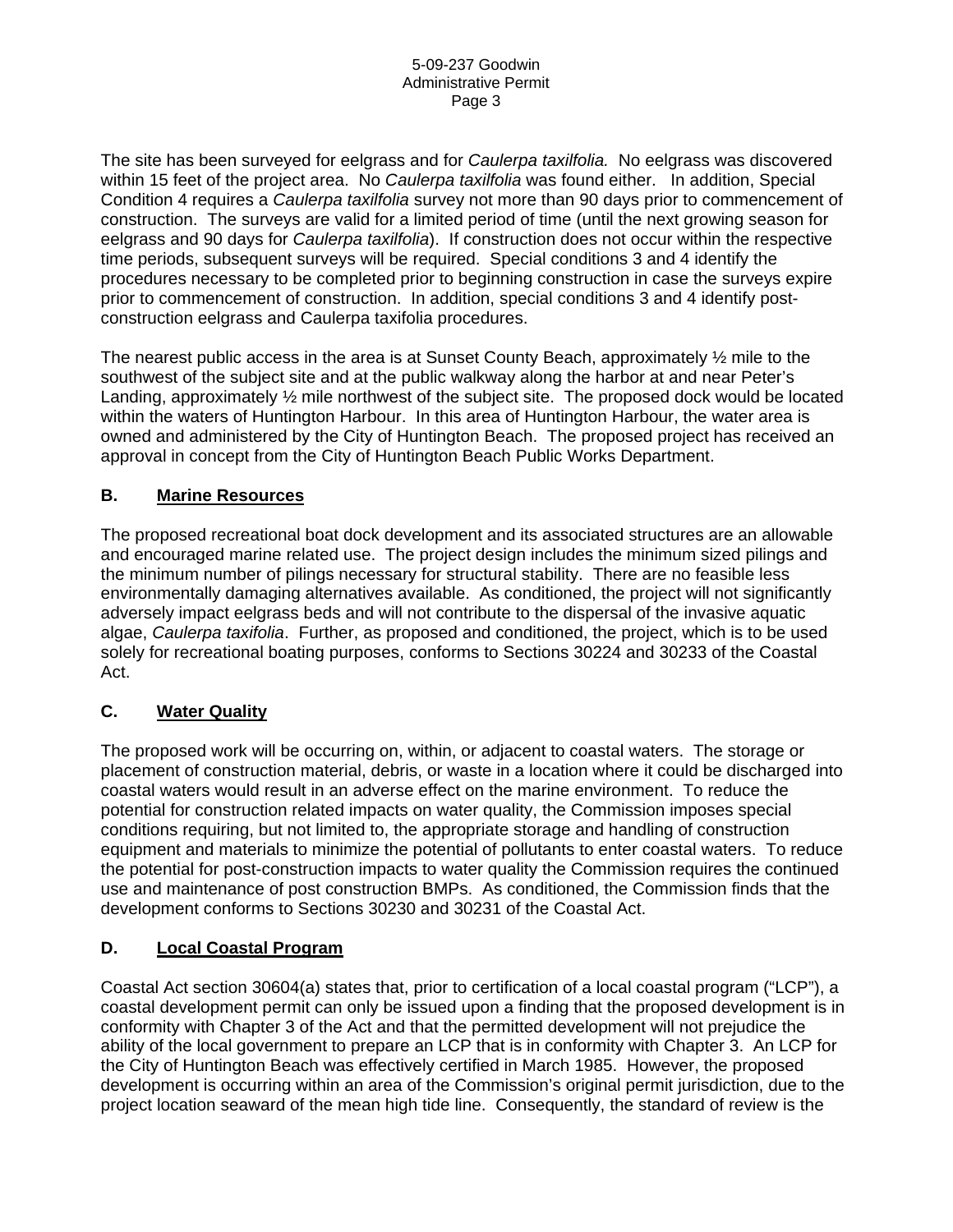Coastal Act and the City's LCP is used only as guidance. As conditioned, the proposed development is consistent with Chapter 3 of the Coastal Act and with the certified LCP for the area.

# **E. California Environmental Quality Act (CEQA)**

As conditioned, there are no feasible alternatives or additional feasible mitigation measures available that would substantially lessen any significant adverse effect that the activity may have on the environment. Therefore, the Commission finds that the proposed project, as conditioned to mitigate the identified impacts, is the least environmentally damaging feasible alternative and can be found consistent with the requirements of the Coastal Act to conform to CEQA.

# **SPECIAL CONDITIONS:**

# **1. Construction Responsibilities and Debris Removal**

- (1) No demolition or construction materials, equipment, debris, or waste shall be placed or stored where it may enter sensitive habitat, receiving waters or a storm drain, or be subject to wave, wind, rain or tidal erosion and dispersion.
- (2) Any and all debris resulting from demolition or construction activities, and any remaining construction material, shall be removed from the project site within 24 hours of completion of the project.
- (3) Demolition or construction debris and sediment shall be removed from work areas each day that demolition or construction occurs to prevent the accumulation of sediment and other debris that may be discharged into coastal waters.
- (4) Machinery or construction materials not essential for project improvements will not be allowed at any time in the intertidal zone.
- (5) If turbid conditions are generated during construction a silt curtain will be utilized to control turbidity.
- (6) Floating booms will be used to contain debris discharged into coastal waters and any debris discharged will be removed as soon as possible but no later than the end of each day.
- (7) Non-buoyant debris discharged into coastal waters will be recovered by divers as soon as possible after loss.
- (8) All trash and debris shall be disposed in the proper trash and recycling receptacles at the end of every construction day.
- (9) The applicant shall provide adequate disposal facilities for solid waste, including excess concrete, produced during demolition or construction.
- (10)Debris shall be disposed of at a legal disposal site or recycled at a recycling facility. If the disposal site is located in the coastal zone, a coastal development permit or an amendment to this permit shall be required before disposal can take place unless the Executive Director determines that no amendment or new permit is legally required.
- (11)All stock piles and construction materials shall be covered, enclosed on all sides, shall be located as far away as possible from drain inlets and any waterway, and shall not be stored in contact with the soil.
- (12)Machinery and equipment shall be maintained and washed in confined areas specifically designed to control runoff. Thinners or solvents shall not be discharged into sanitary or storm sewer systems.
- (13)The discharge of any hazardous materials into any receiving waters shall be prohibited.
- (14)Spill prevention and control measures shall be implemented to ensure the proper handling and storage of petroleum products and other construction materials. Measures shall include a designated fueling and vehicle maintenance area with appropriate berms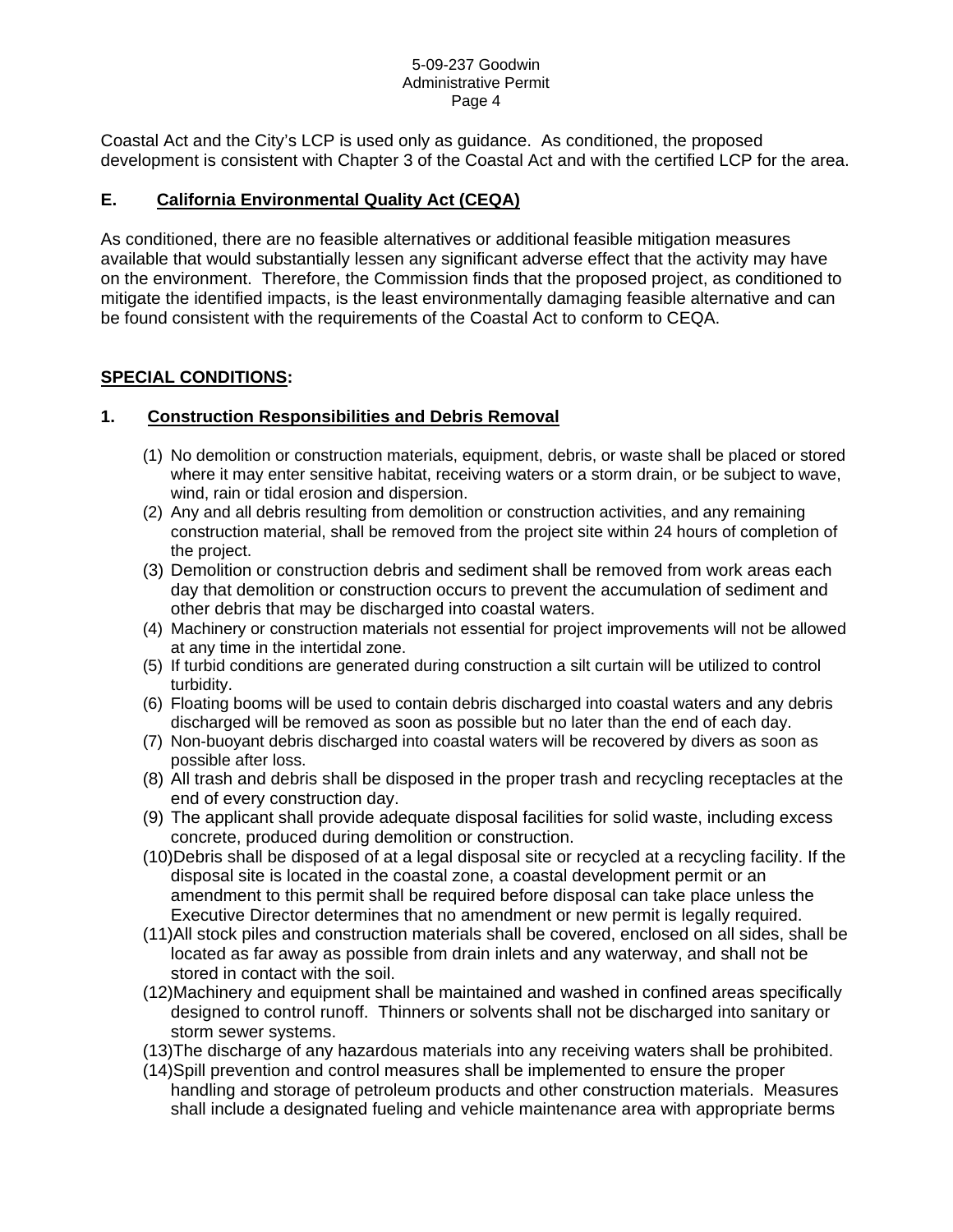and protection to prevent any spillage of gasoline or related petroleum products or contact with runoff. The area shall be located as far away from the receiving waters and storm drain inlets as possible.

- (15)Best Management Practices (BMPs) and Good Housekeeping Practices (GHPs) designed to prevent spillage and/or runoff of demolition or construction-related materials, and to contain sediment or contaminants associated with demolition or construction activity, shall be implemented prior to the on-set of such activity
- (16)All BMPs shall be maintained in a functional condition throughout the duration of construction activity.

# **2. Best Management Practices Program**

By acceptance of this permit the applicant agrees that the long-term water-borne berthing of boat(s) in the approved dock and/or boat slip will be managed in a manner that protects water quality pursuant to the implementation of the following BMPs.

- (a) Boat Cleaning and Maintenance Measures:
	- 1. In-water top-side and bottom-side boat cleaning shall minimize the discharge of soaps, paints, and debris.
	- 2. In-the-water hull scraping or any process that occurs under water that results in the removal of paint from boat hulls shall be prohibited. Only detergents and cleaning components that are designated by the manufacturer as phosphate-free and biodegradable shall be used, and the amounts used minimized.
	- 3. The applicant shall minimize the use of detergents and boat cleaning and maintenance products containing ammonia, sodium hypochlorite, chlorinated solvents, petroleum distillates or lye.
- (b) Solid and Liquid Waste Management Measures:
	- 1. All trash, recyclables, and hazardous wastes or potential water contaminants, including old gasoline or gasoline with water, absorbent materials, oily rags, lead acid batteries, anti-freeze, waste diesel, kerosene and mineral spirits shall be disposed of in a proper manner and shall not at any time be disposed of in the water or gutter.
- (c) Petroleum Control Management Measures:
	- 1. Boaters will practice preventive engine maintenance and will use oil absorbents in the bilge and under the engine to prevent oil and fuel discharges. Oil absorbent materials shall be examined at least once a year and replaced as necessary. Used oil absorbents are hazardous waste in California. Used oil absorbents must therefore be disposed in accordance with hazardous waste disposal regulations. The boaters will regularly inspect and maintain engines, seals, gaskets, lines and hoses in order to prevent oil and fuel spills. The use of soaps that can be discharged by bilge pumps is prohibited.
	- 2. If the bilge needs more extensive cleaning (e.g., due to spills of engine fuels, lubricants or other liquid materials), the boaters will use a bilge pump-out facility or steam cleaning services that recover and properly dispose or recycle all contaminated liquids.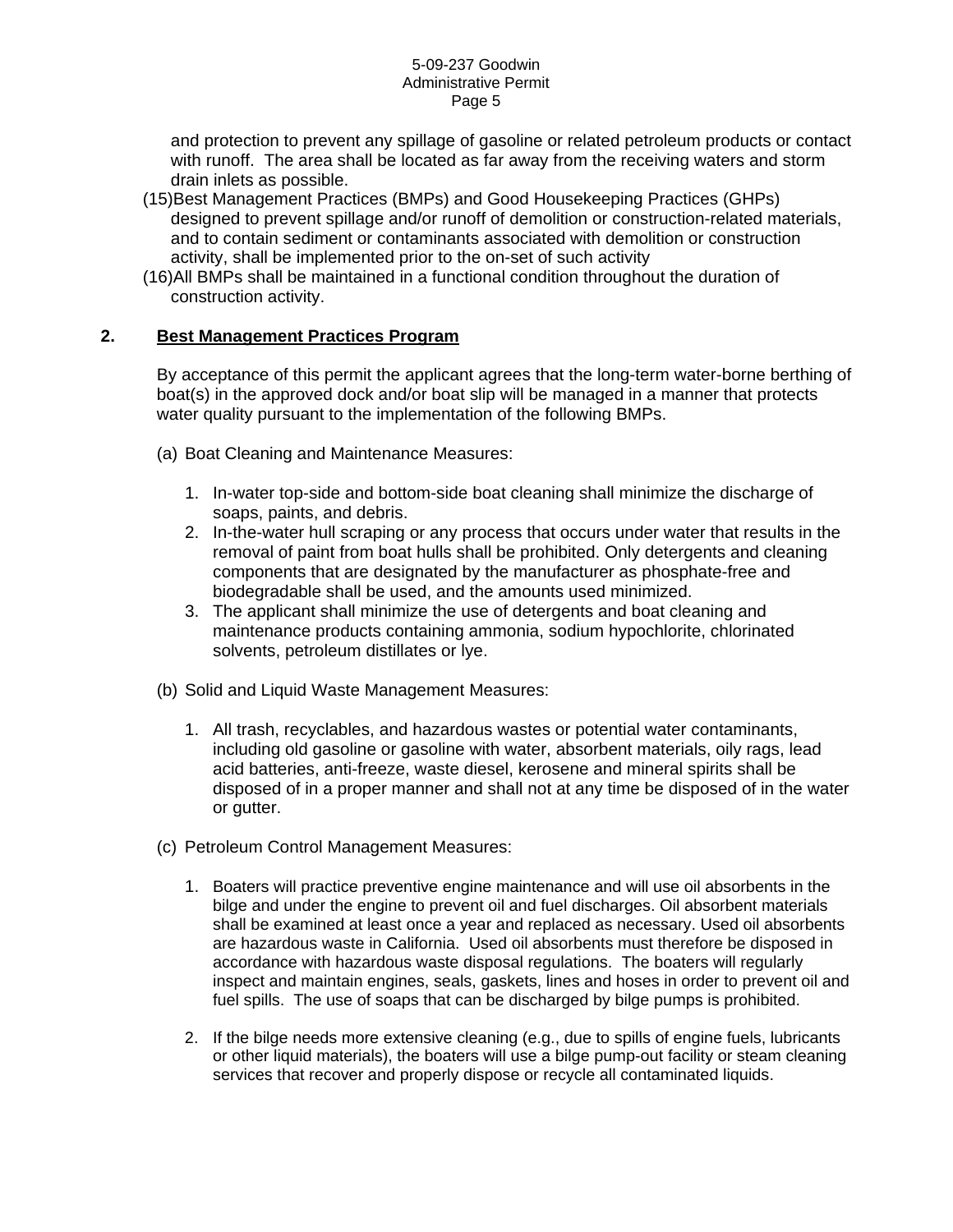3. Bilge cleaners which contain detergents or emulsifiers will not be used for bilge cleaning since they may be discharged to surface waters by the bilge pumps.

# **3. Eelgrass Survey**

- **A. Pre Construction Eelgrass Survey**. A valid pre-construction eelgrass (Zostera marina) survey shall be completed during the period of active growth of eelgrass (typically March through October). The pre-construction survey shall be completed prior to the beginning of construction and shall be valid until the next period of active growth. The survey shall be prepared in full compliance with the "Southern California Eelgrass Mitigation Policy" Revision 8 (except as modified by this special condition) adopted by the National Marine Fisheries Service and shall be prepared in consultation with the California Department of Fish and Game. The applicant shall submit the eelgrass survey for the review and approval of the Executive Director within five (5) business days of completion of each eelgrass survey and in any event no later than fifteen (15) business days prior to commencement of any development. If the eelgrass survey identifies any eelgrass within the project area which would be impacted by the proposed project, the development shall require an amendment to this permit from the Coastal Commission or a new coastal development permit.
- **B. Post Construction Eelgrass Survey**. If any eelgrass is identified in the project area by the survey required in subsection A of this condition above, within one month after the conclusion of construction, the applicant shall survey the project site to determine if any eelgrass was adversely impacted. The survey shall be prepared in full compliance with the "Southern California Eelgrass Mitigation Policy" Revision 8 (except as modified by this special condition) adopted by the National Marine Fisheries Service and shall be prepared in consultation with the California Department of Fish and Game. The applicant shall submit the post-construction eelgrass survey for the review and approval of the Executive Director within thirty (30) days after completion of the survey. If any eelgrass has been impacted, the applicant shall replace the impacted eelgrass at a minimum 1.2:1 ratio on-site, or at another location, in accordance with the Southern California Eelgrass Mitigation Policy. All impacts to eelgrass habitat shall be mitigated at a minimum ratio of 1.2:1 (mitigation:impact). The exceptions to the required 1.2:1 mitigation ratio found within SCEMP shall not apply. Implementation of mitigation shall require an amendment to this permit or a new coastal development permit unless the Executive Director determines that no amendment or new permit is required.

# **4. Pre-construction** *Caulerpa Taxifolia* **Survey**

A. Not earlier than 90 days nor later than 30 days prior to commencement or re-commencement of any development authorized under this coastal development permit (the "project"), the applicants shall undertake a survey of the project area and a buffer area at least 10 meters beyond the project area to determine the presence of the invasive alga *Caulerpa taxifolia*. The survey shall include a visual examination of the substrate.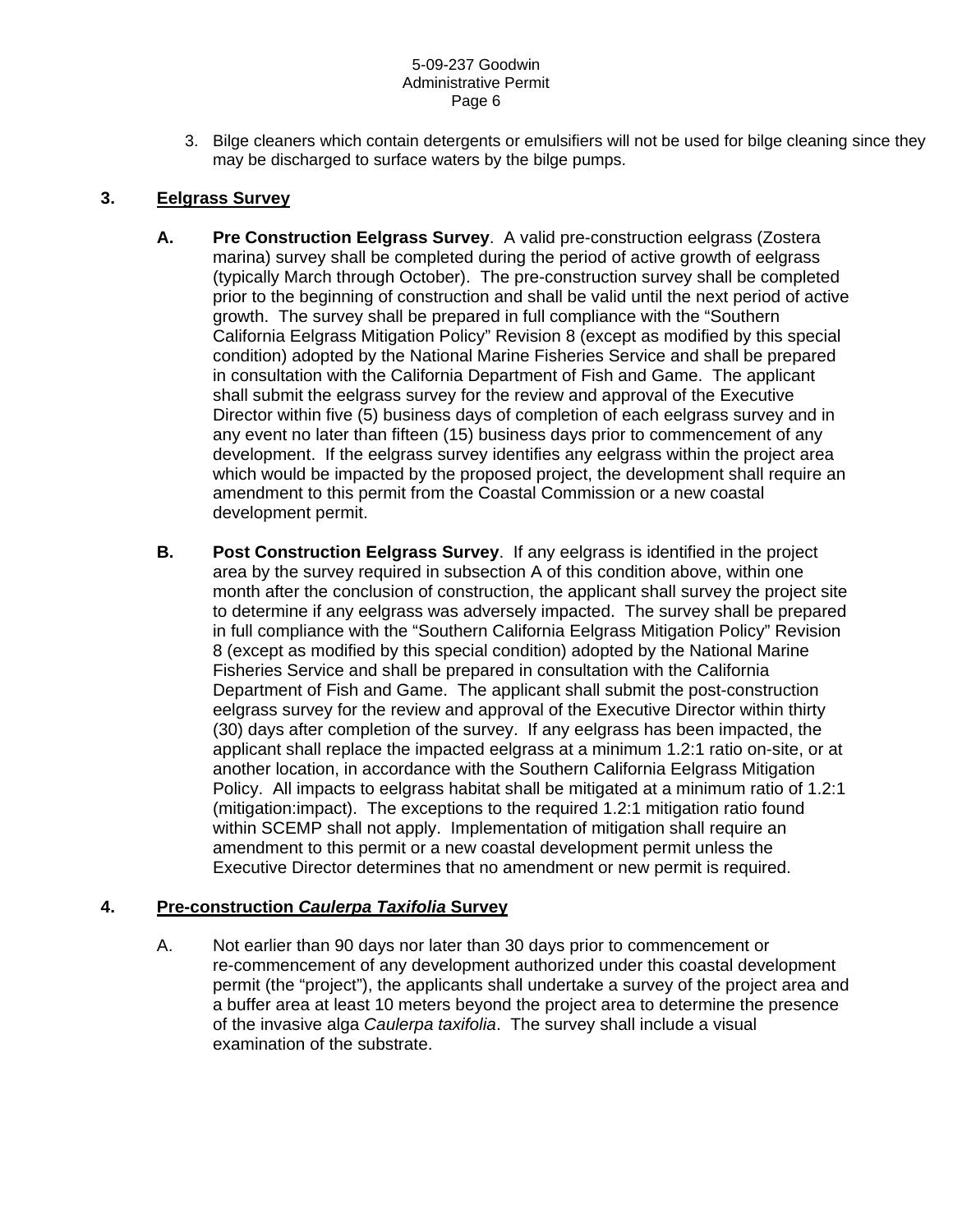- B. The survey protocol shall be prepared in consultation with the Regional Water Quality Control Board, the California Department of Fish and Game, and the National Marine Fisheries Service.
- C. Within five (5) business days of completion of the survey, the applicants shall submit the survey:
	- i. for the review and approval of the Executive Director; and
	- ii. to the Surveillance Subcommittee of the Southern California Caulerpa Action Team (SCCAT). The SCCAT Surveillance Subcommittee may be contacted through William Paznokas, California Department of Fish & Game (858/467-4218) or Robert Hoffman, National Marine Fisheries Service (562/980-4043), or their successors.
- D. If *Caulerpa taxifolia* is found within the project or buffer areas, the applicants shall not proceed with the project until 1) the applicants provide evidence to the Executive Director that all *C. taxifolia* discovered within the project area and all C. taxifolia discovered within the buffer area have been eliminated in a manner that complies with all applicable governmental approval requirements, including but not limited to those of the California Coastal Act, or 2) the applicants have revised the project to avoid any contact with *C. taxifolia*. No revisions to the project shall occur without a Coastal Commission approved amendment to this coastal development permit unless the Executive Director determines that no amendment is legally required.

### **5. Public Rights**

The Coastal Commission's approval of this permit shall not constitute a waiver of any public rights that exist or may exist on the property. The permittee shall not use this permit as evidence of a waiver of any public rights that may exist on the property.

## **ACKNOWLEDGMENT OF PERMIT RECEIPT/ACCEPTANCE OF CONTENTS:**

\_\_\_\_\_\_\_\_\_\_\_\_\_\_\_\_\_\_\_\_\_\_\_\_\_\_\_\_ \_\_\_\_\_\_\_\_\_\_\_\_\_\_\_\_\_\_\_\_\_\_

I/We acknowledge that I/we have received a copy of this permit and have accepted its contents including all conditions.

Applicants' Signature Date of Signing

5-09-237 Goodwin btdk noEGpls Admin 2.10 mv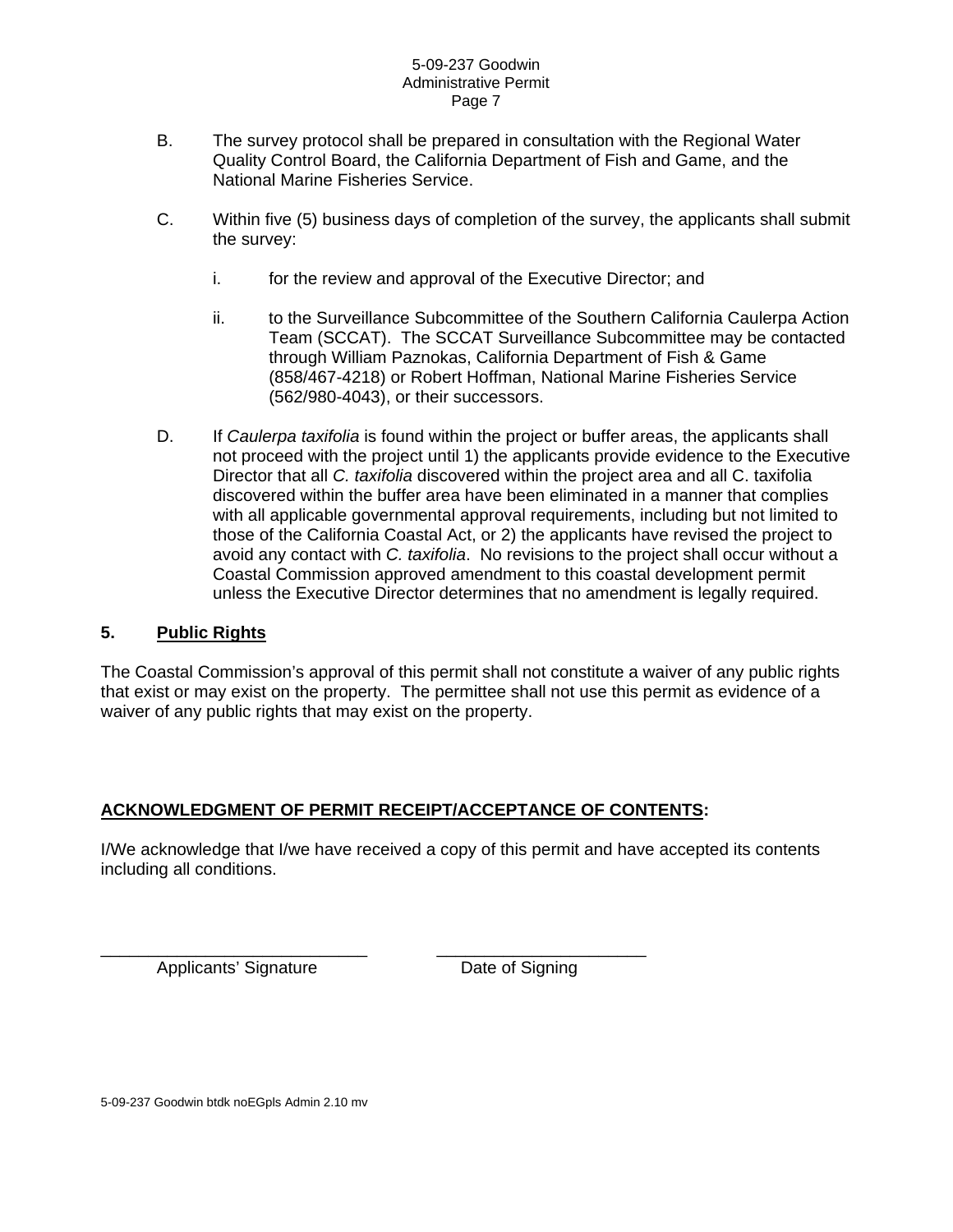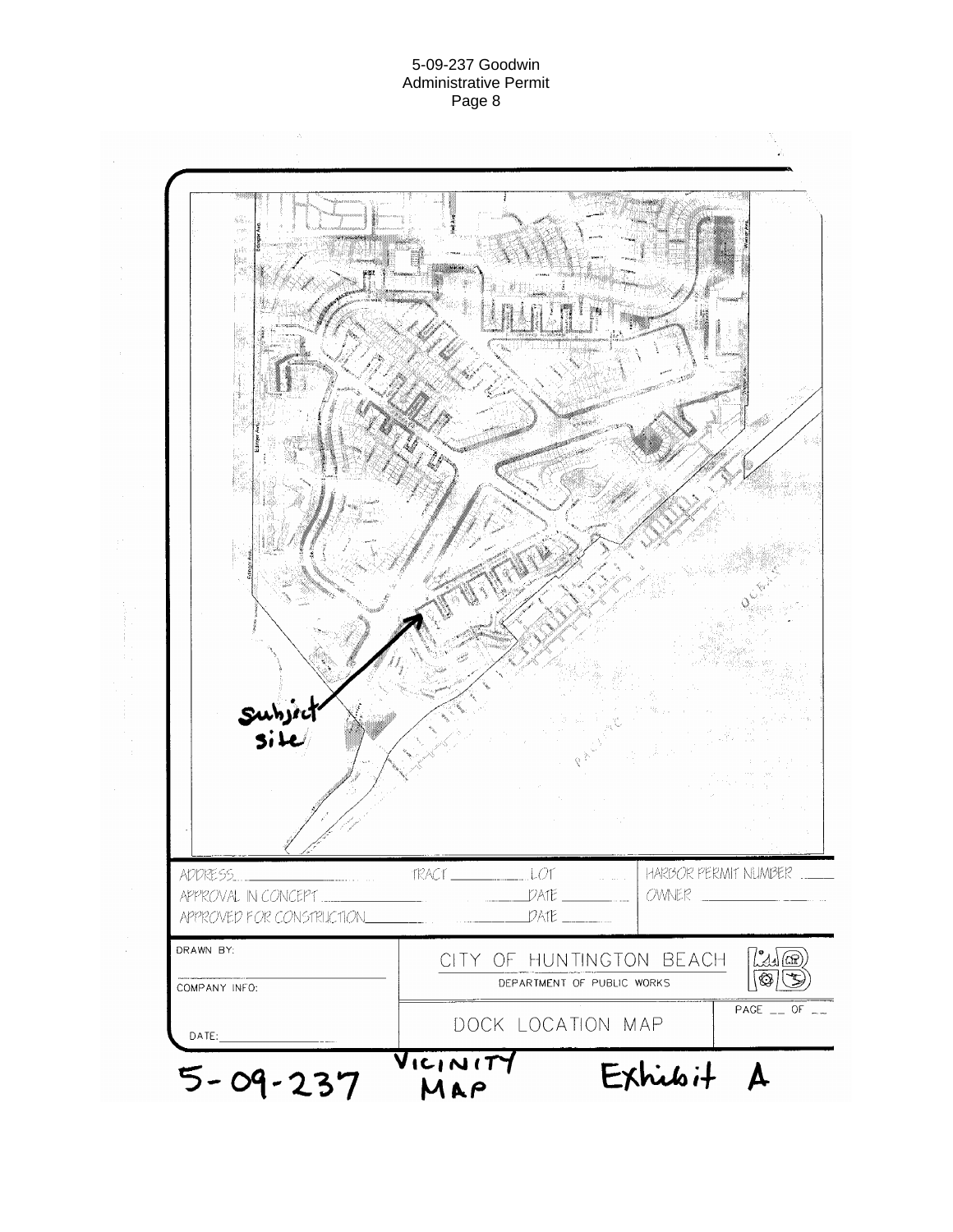